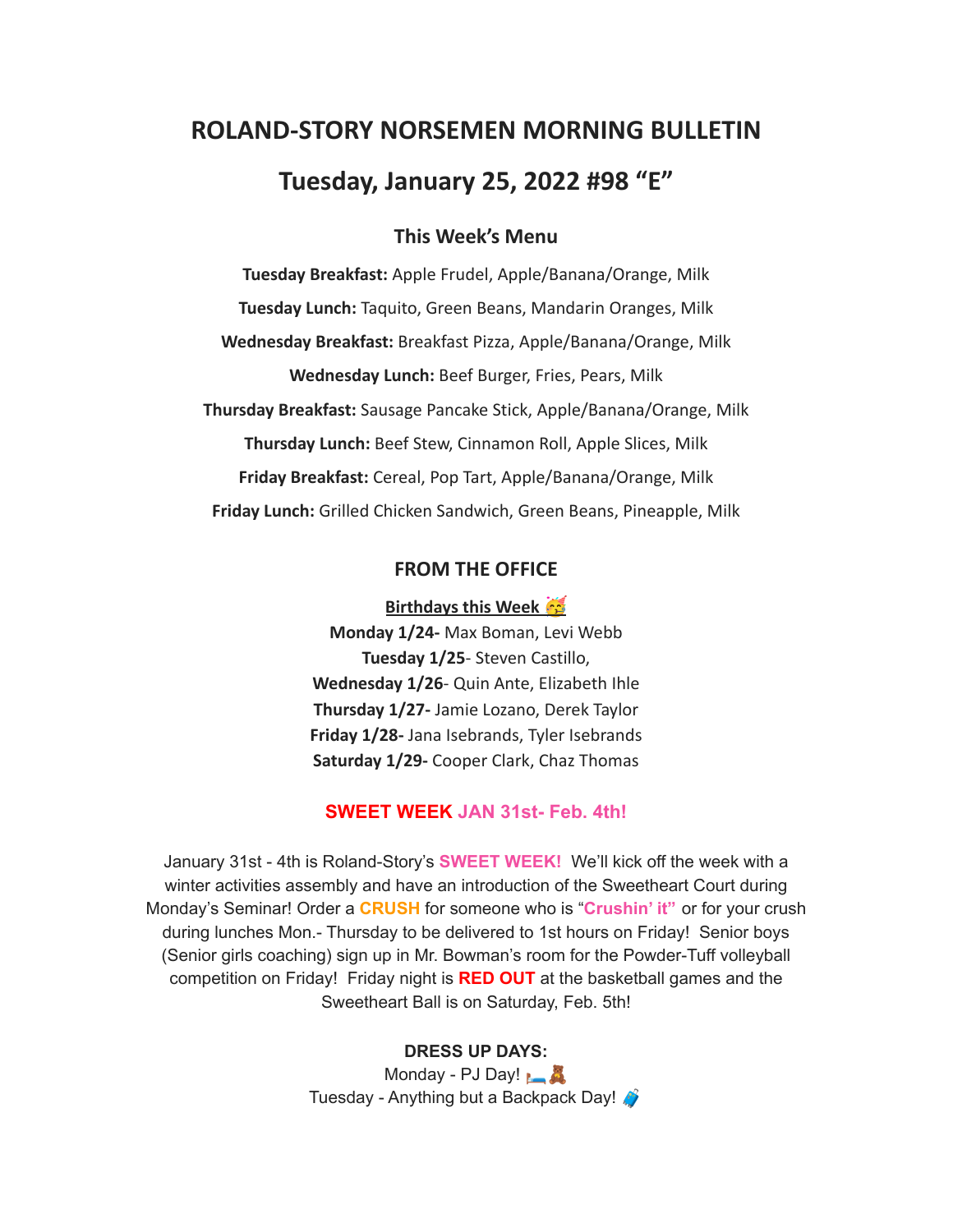Wednesday (2/2/22) – Twin Day!  $\frac{200}{300}$ Thursday – Country Vs. Country Club Day! Friday – RED OUT!

**Dance Request** will be available in the office starting on Monday 1/24. They are due back to the office by Thursday 2/3.

**Help your classmates get to Disney!** Take the ACT practice test for \$25. [Click](https://drive.google.com/file/d/1oPqWQ0VvsIc-NVR9cIZGWUySp5CiMbtD/view?usp=sharing) here for more information!



**Time to sign up for S2 Big Buddies Program.** [Click](https://docs.google.com/forms/d/e/1FAIpQLScEfMWk-lsFYGzpe0Yn6ky9dqYu7j6368TGcUHByQAIutY4OA/viewform?usp=sf_link) here to sign up!

# **RS students, do you need extra support?**

**Virtual College Coach Program:** Virtual assistance appointments are now available! Students can learn more about our virtual assistance programs here. They can schedule an appointment here to receive assistance with any of the following; FAFSA completion, college applications, financial aid offers, scholarships, etc. Students can also opt-in to our texting program to receive nudges and ask specific questions throughout the college-going process. Student Leaders and Access Coaches can promote and assist students in signing up for these services.



**[COUNSELOR FOLDER](https://docs.google.com/document/d/1vmwczNPbDzXe9vFaG5LJMQ7NYDv-i4oQJHybqA65TUc/edit?usp=sharing) (9-12)-Click here**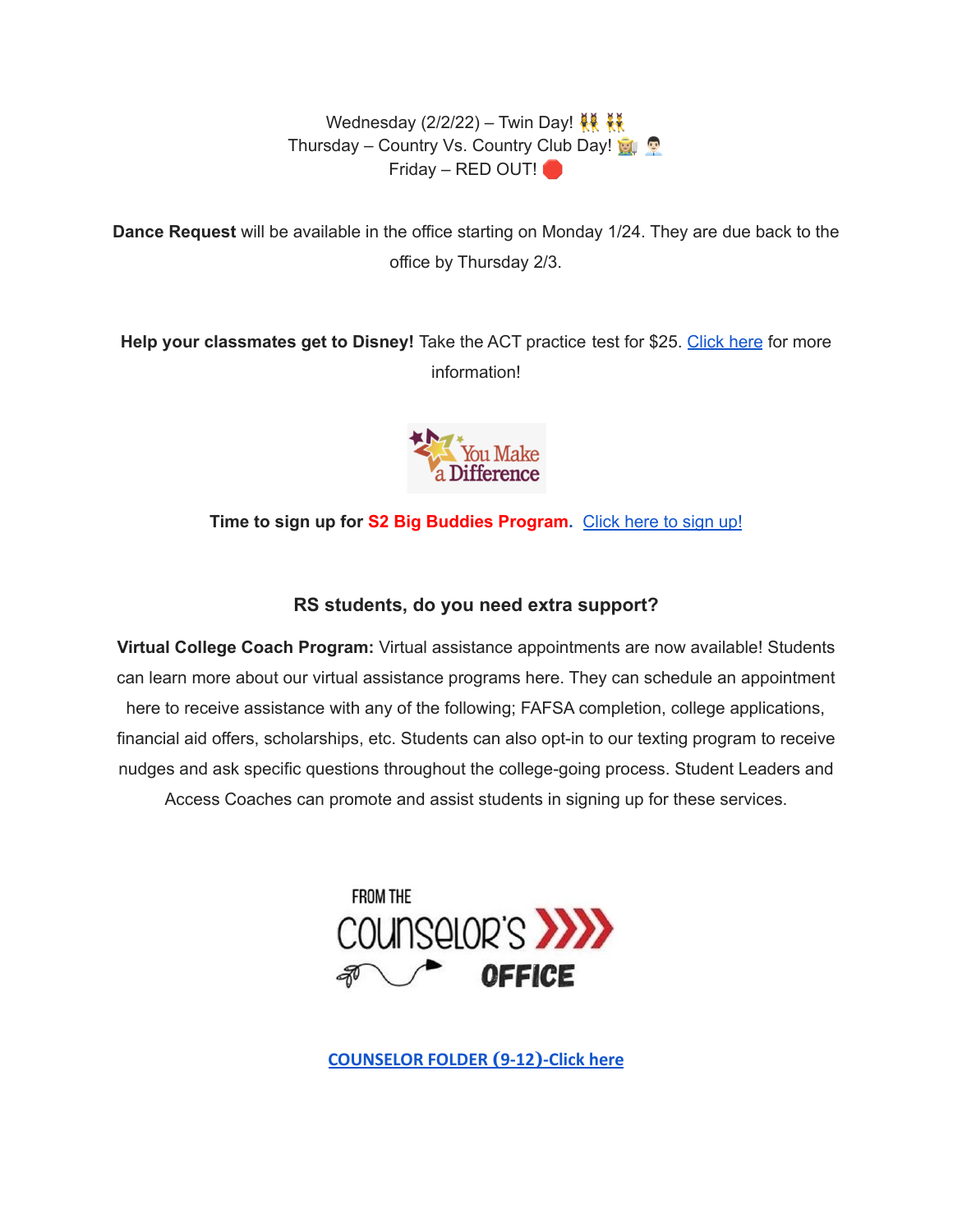# **Careers: Worksite Industry Tours in Ames**

#### **Tuesday, March 1, 2022 – Todd & Sargent – 9 AM – 12 PM**

**Description:** Would you like a closer look at a career in drafting, engineering or designing? Join us at Todd & Sargent for an up-close glimpse at these careers and more. During this visit, you'll follow a project from each phase in-house, to creation with a visit to the job site.

#### **Thursday, April 21, 2022 – Danfoss – 9 AM – 11 AM**

**Description:** This isn't your grandfather's manufacturing! Come to Danfoss, one of the largest employers in the Ames area and learn more about how we are Engineering Tomorrow! Hear from a panel of experienced professionals in various departments and a tour our production shop floor, as well as, R&D areas. Join us to see opportunities in Engineering, IT, Supply Chain, Human Resources, Finance, Sales & Marketing, Production Leadership, Maintenance, Technician roles, the many internships we offer each year and much

more!

#### **Here's a link to the event registration:**

<https://www.dmacc.edu/careerdiscovery/Pages/careerdiscovery.aspx> . See Mrs. Heisterkamp if you need transportation.

# **Local Scholarships**

\*Key [Cooperative](https://storcoopmediafilesprd.blob.core.windows.net/atlasportals/all-media/keycoope/website/documents/2021-2022-scholarship-packet.pdf) Scholarship- \$1,000 due 3/28 \*Story City American Legion Auxiliary [Scholarship-](https://docs.google.com/document/d/1mrTNcze4j66xlxg-M87WORerMOc7lhPxYQRvWYQXnBI/edit?usp=sharing) \$Varies due 3/4

## **ATHLETIC ACTIVITIES FOR THE WEEK**

## **Tuesday 1/25/22**

JV Boys Basketball vs Perry @ Roland Story High School North Gym 4:30pm Varsity Girls Basketball vs Perry @ Roland Story High School North Gym 6:00pm Varsity Boys Basketball vs Perry @ Roland Story High School North Gym 7:30pm

#### **Thursday 1/27/22**

JV/Varsity Wrestling Quad @ Iowa Falls-Alden High School 6:00pm JV Girls Basketball @ Greene County High School 4:30pm Varsity Girls Basketball @ Greene County High School 6:00pm Varsity Boys Basketball @ Greene County High School 7:30pm